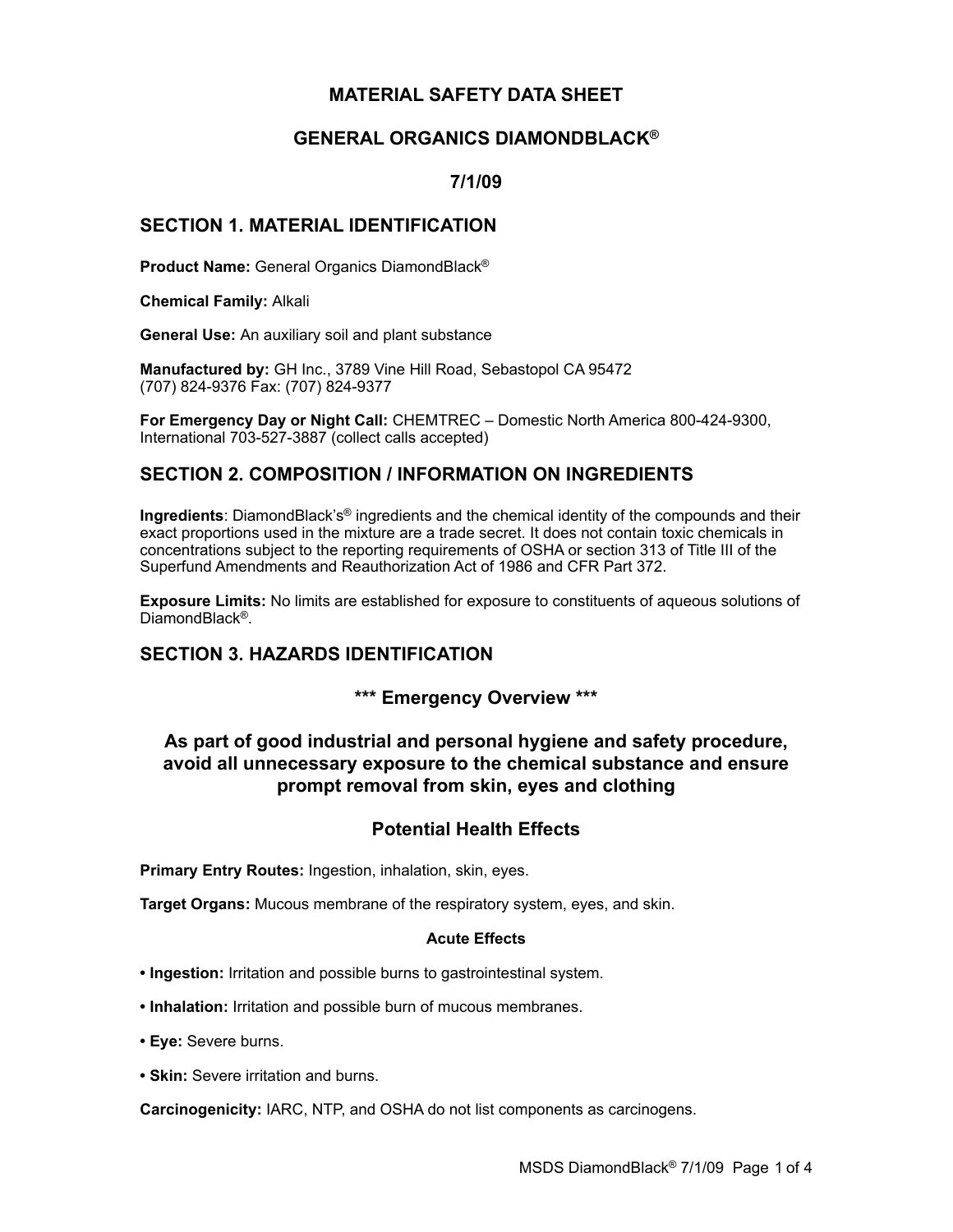**Medical Conditions Aggravated by Long**- **Term Exposure:** Pre-existing skin disorders

**Chronic Effects:** Same as acute

**Other:** None

## **SECTION 4. FIRST AID MEASURES**

**Ingestion:** Never give anything by mouth to an unconscious or convulsing person. Dilute the alkali by feeding water or milk, and seek immediate medical help.

**Inhalation:** Remove exposed person to fresh air and support breathing, if necessary. Consult a physician as soon as possible.

**Eye Contact:** Do not allow victim to rub or keep eyes tightly shut. Gently lift eyelids and flush immediately and continuously with flooding amounts of water for at least 15 minutes. Consult a physician or ophthalmologist if pain or irritation develops.

**Skin Contact:** Wash exposed area with mild soap and water. For reddened or blistered skin, consult a physician.

**After first aid:** Get appropriate community medical support.

## **SECTION 5. FIRE AND EXPLOSION DATA**

**Flammability Classification:** Not flammable

**Burning Rate**: Not combustible

**Extinguishing Media:** Use any means suitable for extinguishing surrounding fire.

**Fire Fighting Equipment:** Because fire may produce toxic thermal decomposition products, wear a self-contained breathing apparatus (SCBA) with a full-face piece.

## **SECTION 6. ACCIDENTAL RELEASE MEASURES**

**Spill/Leak Procedures:** Spills should be wiped up with absorbent towels, or mopped up carefully and held for reclamation or disposal.

**Regulatory Requirements:** Avoid infiltration of the undiluted product into drains, surface water, groundwater, and soil.

## **SECTION 7. HANDLING AND STORAGE**

**Handling Precautions:** Avoid contact with skin and eyes, inhalation of aerosols and ingestion. Wear an appropriate NIOSH-approved respirator for protection where airborne concentrations are excessive. Respirator usage must be in accordance with OSHA requirements (29 CFR 1910.134).

**Storage Requirements:** Store as a corrosive in tightly closed containers away from acids in a ventilated area.

**Regulatory Requirements:** Follow applicable OSHA regulations.

## **SECTION 8. EXPOSURE CONTROLS / PERSONAL PROTECTION**

**Engineering Controls**: Provide general or local exhaust ventilation systems to maintain airborne concentrations as low as possible.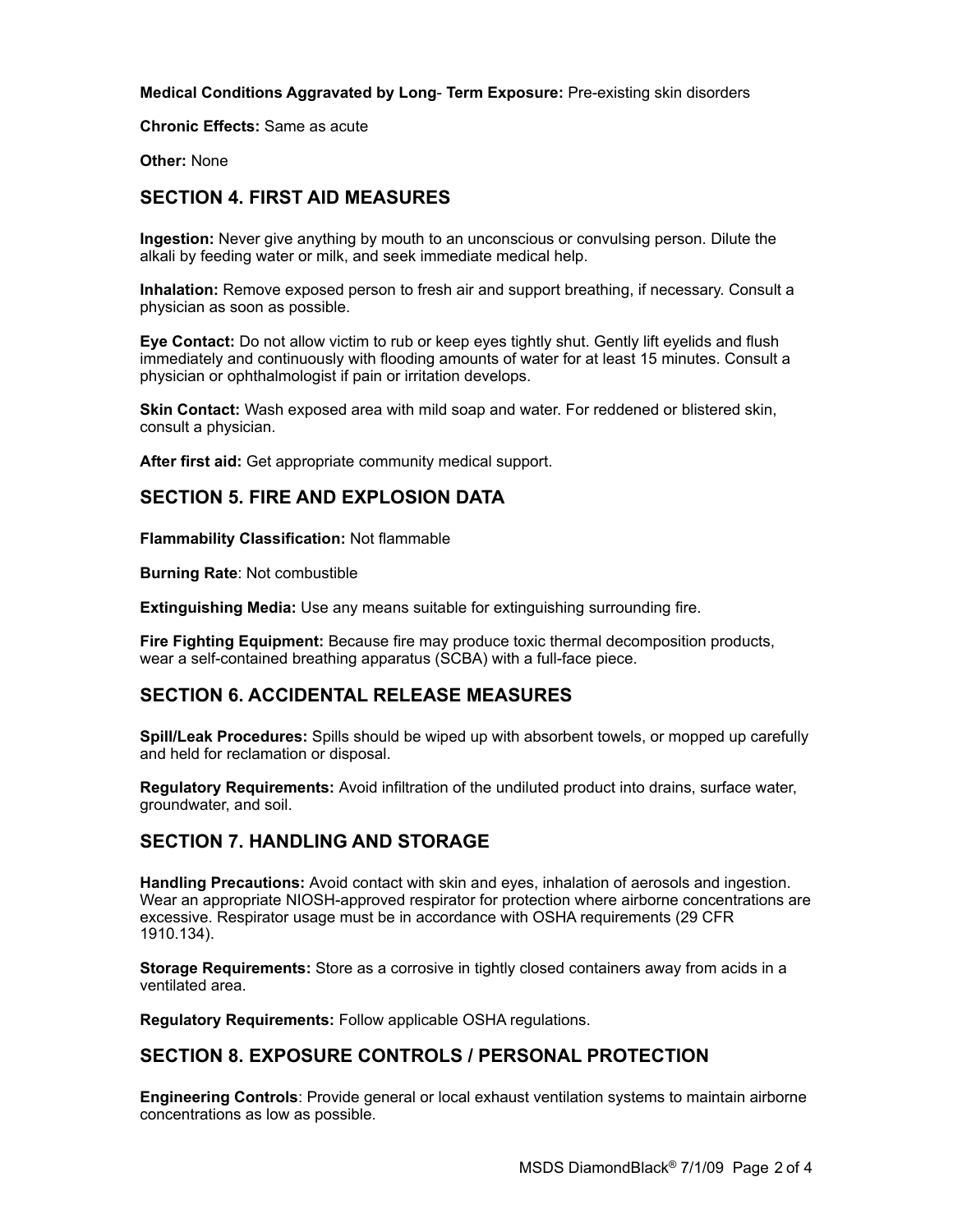**Administrative Controls:** Avoid inhalation, ingestion, skin and eye contact..

**Respiratory Protection:** If this product is used as directed, respiratory protection is not required. Seek professional advice prior to respirator selection and use. Follow OSHA respirator regulations (29 CFR 1910.134) and, if necessary, wear a MSHA/ NIOSH-approved respirator. If respirators are used, OSHA requires a written respiratory protection program that includes, at least: medical certification, training, fit testing, periodic environmental monitoring, maintenance, inspection, cleaning, and convenient, sanitary storage areas.

**Eye Protection:** When handling protective eyewear or goggles should be worn per OSHA regulations (29 CFR 1910.134). Contact lenses pose a special hazard. Soft lenses may absorb irritants, and all contact lenses concentrate irritants. Particles may adhere to contact lenses and cause corneal damage.

**Protective Clothing:** Wear impervious protective clothing when the possibility of skin or clothing contamination may exist.

**Safety Stations:** Eye wash stations, quick drench showers, and washing facilities should be readily accessible to workers handling large quantities.

**Contaminated Equipment:** Remove this material from shoes and equipment. Launder contaminated clothing before wearing.

**Comments:** Never eat, drink, or smoke in work areas. Practice good personal hygiene after using this product, especially before eating drinking, smoking, using the toilet, or applying cosmetics.

## **SECTION 9. PHYSICAL AND CHEMICAL PROPERTIES**

**Physical State:** Aqueous solution

**Specific Gravity:** 1.07 ± .06

**Appearance and Odor:** Black with little odor

**pH:** 10.05 ± 0.5

**Odor Threshold Range:** Unknown

**Vapor Pressure:** Unknown

**Water Solubility:** Soluble

**Other Solubilities:** Unknown

**Boiling Point:** 100º C

**Freezing Point:** -1º C

**Viscosity:** Unknown

## **SECTION 10. STABILITY AND REACTIVITY**

**Stability:** Stable at room temperature in closed containers, under normal storage and handling conditions

**Polymerization:** Hazardous polymerization does not occur.

**Chemical Incompatibilities:** Acids, metals (aluminum, zinc, tin), organics, nitrocarbons and halocarbons.